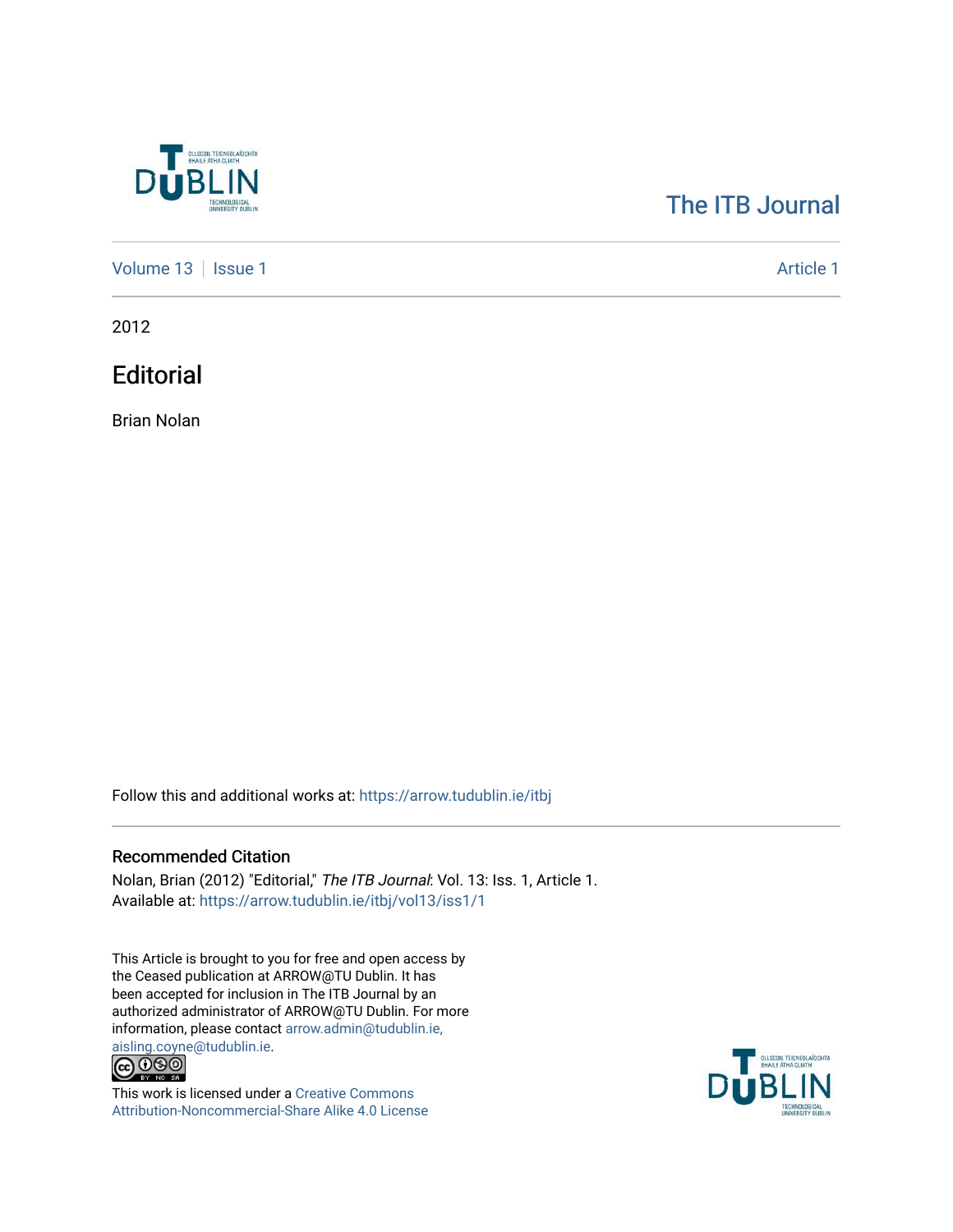## *Editorial*

I am delighted to introduce the **22th edition of the ITB Journal**, the academic journal of the Institute of Technology Blanchardstown.

The first paper, by Evangelia K. Asproudi of the School of English at Aristotle University of Thessaloniki, Greece, examines the comprehension and production of wh-interrogatives in early L1 Greek. Children's language performance is explored at in regard to argument/adjunct extraction and presence/absence of negation. In order to test the predicted lead of comprehension over production, a group of ninety four-to-seven-year old Greek children participated in elicitation tasks. It was found that the Greek children performed better in question comprehension compared to question production, with individual findings suggesting that children's economy-based processing may not be constrained exclusively by syntactic factors.

The second paper, an article by Avelino Corral Esteban of Universidad Autónoma De Madrid, investigates interrogative sentences in Lakhota within the framework of Role and Reference Grammar (RRG henceforth) with the aim of explaining their structure as well as finding out the restrictions on ´wh´-question formation that this language exhibits. A goal of this study is to verify the close relationship that exists between interrogative words and indefinite pronouns in this language, see the constraints on linking in simple ´wh´-questions and provide an account of the subjacency effects that block the formation of ´wh´-questions involving complex constructions. The paper shows the quite significant interplay between several syntactic, semantic, and pragmatic features plays in the formation of interrogative sentences. It proves that the RRG analysis provides an adequate explanatory account of the structure of interrogative sentences and also of the restrictions on extraction phenomena and, in so doing, it demonstrates that these restrictions can be accounted for through the interaction of syntax, semantics and pragmatics, rather than simply through syntactic movement rules.

The aim of our third paper, by Jone Bruno of Trinity College Dublin, was to analyse the gender assignment patterns and processes to English loan nouns that were inserted into Lithuanian language during the process of natural speech. Construction Morphology and the Morphemebased Model were fused for the purpose of the analysis thereby allowing the detailed analysis of phonological, morphological, syntactic and semantic procedures. The focus of this research is the change that occurs in the word level while inserting an L2 item into L1 discourse. The findings revealed that masculine gender was assigned as a default gender regardless of stem vowel classification for inanimate nouns. Biological sex determined the gender of English nouns that are animate. Furthermore, a complex process of suffix merging from English and Lithuanian languages was observed, regarding the combined suffixes as one item. This research contributes to greater understanding of the morphological processes that occur when words are borrowed into the Lithuanian language and how assignment of grammatical and inherent gender to English loan words occurs in Lithuanian discourse.

The next and fourth paper by Farhad Moezzipour of Trinity College Dublin undertakes a study of Persian cleft constructions. This is also within the framework of Role and Reference Grammar. RRG intends to investigate the interaction of syntax, semantics and pragmatics via the constituent, logical and focus structure as independent but interrelated domains of the paradigm. To start, the author demonstrates the specification role of the cleft construction, which is a universally semantic property of the construction, in the syntactic, semantic and information structures. In Persian clefts, despite that the clefted constituent is the semantic argument of the predicator of the cleft clause, it bears the role of pragmatic predicate assigned by the matrix predicator and the optional presence of the cleft pronoun as well, originating from the non-isomorphic nature of the cleft construction which expresses a single semantic proposition through a bipartition syntax. Given that the copula does not agree with the clause